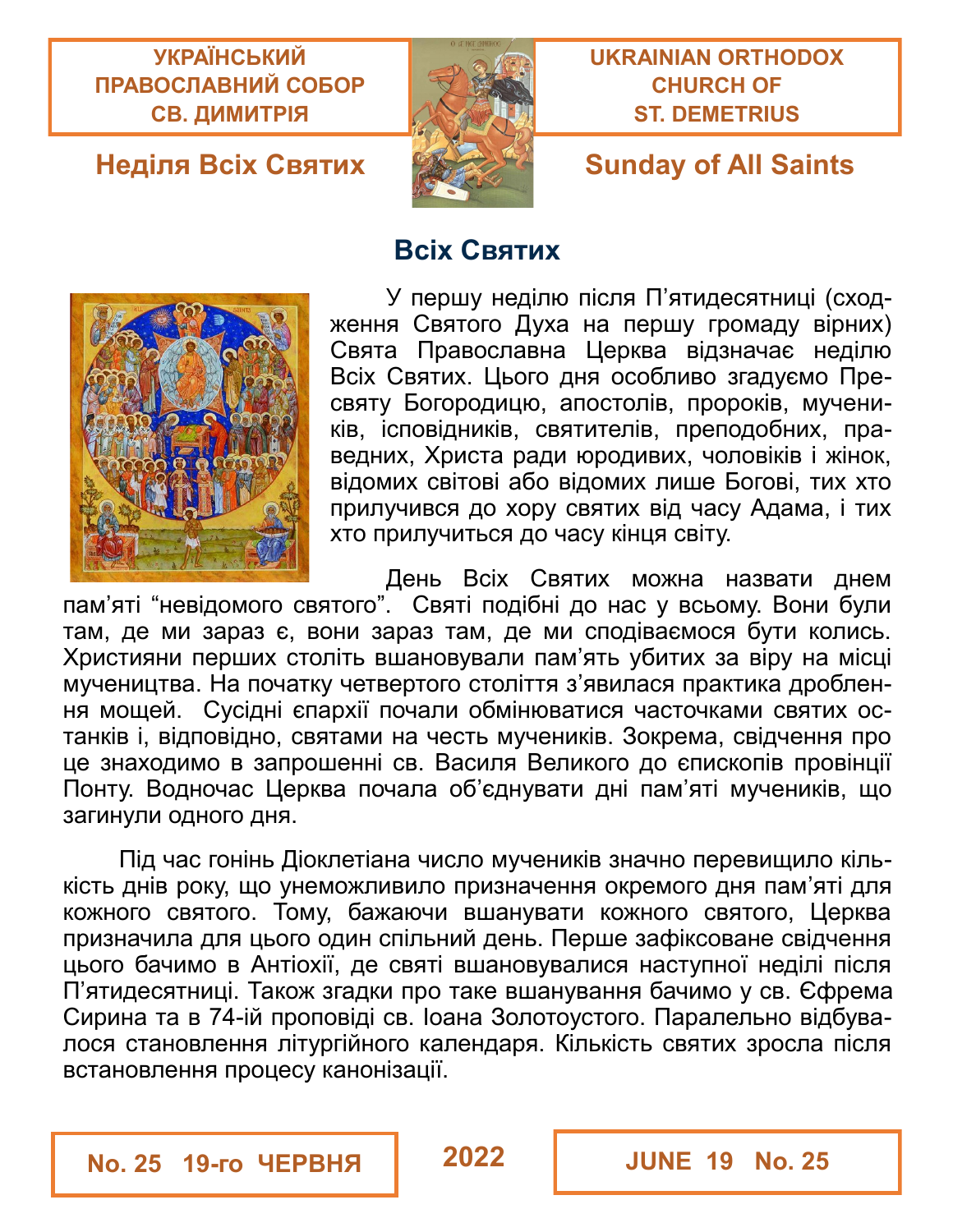## **All Saints**



The first Sunday after the Feast of Holy Pentecost is observed by the Orthodox Church as the Sunday of All Saints. This day has been designated as a commemoration of all of the Saints, all the Righteous, the Prophets, Apostles, Martyrs, Confessors, Shepherds, Teachers, and Holy Monastics, both men and women alike, known and unknown, who have been added to the choirs of the Saints and shall be added, from the time of Adam until the end of the world, who have been perfected in piety and have glorified God by their holy lives. Honoring the friends of God with much reverence, the Prophet-King David says, "But to me, exceedingly honorable are Thy friends, O Lord" (Ps. 138:16).

And the Apostle Paul, recounting the achievements of the Saints, and setting forth their memorial as an example that we might turn away from earthly things and from sin, and emulate their patience and courage in the struggles for virtue, says, "Wherefore seeing we also are compassed about with so great a cloud of witnesses, let us lay aside every burden, and the sin which doth so easily beset us, and let us run with patience the race that is set before us" (Heb. 12:1). This commemoration began as the Sunday (Synaxis) of All Martyrs; to them were added all the ranks of Saints who bore witness (the meaning of "Martyr" in Greek) to Christ in manifold ways, even if occasion did not require the shedding of their blood. Therefore, guided by the teaching of the Divine Scriptures and Apostolic Tradition, we honor all the Saints, the friends of God, for they are keepers of God's commandments, shining examples of virtue, and benefactors of mankind.

Of course, we honor the known Saints especially on their own day of the year, as is evident in the Menologion. But since many Saints are unknown, and their number has increased with time, and will continue to increase until the end of time, the Church has appointed that once a year a common commemoration be made of all the Saints. This is the feast that we celebrate today. It is the harvest of the coming of the Holy Spirit into the world; it is the "much fruit" brought forth by that "Grain of wheat that fell into the earth and died" (John 12:24); it is the glorification of the Saints as "the foundation of the Church, the perfection of the Gospel, they who fulfilled in deed the sayings of the Savior" (Sunday of All Saints, Doxastikon of Vespers).

In this celebration, then, we reverently honor and call blessed all the Righteous, the Prophets, Apostles, Martyrs, Confessors, Shepherds, Teachers, and Holy Monastics, both men and women alike, known and unknown, who have been added to the choirs of the Saints and shall be added, from the time of Adam until the end of the world, who have been perfected in piety and have glorified God by their holy lives. All these, as well as the orders of the Angels, and especially our most holy Lady and Queen, the Ever-virgin Theotokos Mary, do we honor on this day, setting their life before us as an example of virtue, and entreating them to intercede in our behalf with God, Whose grace and boundless mercy be with us all.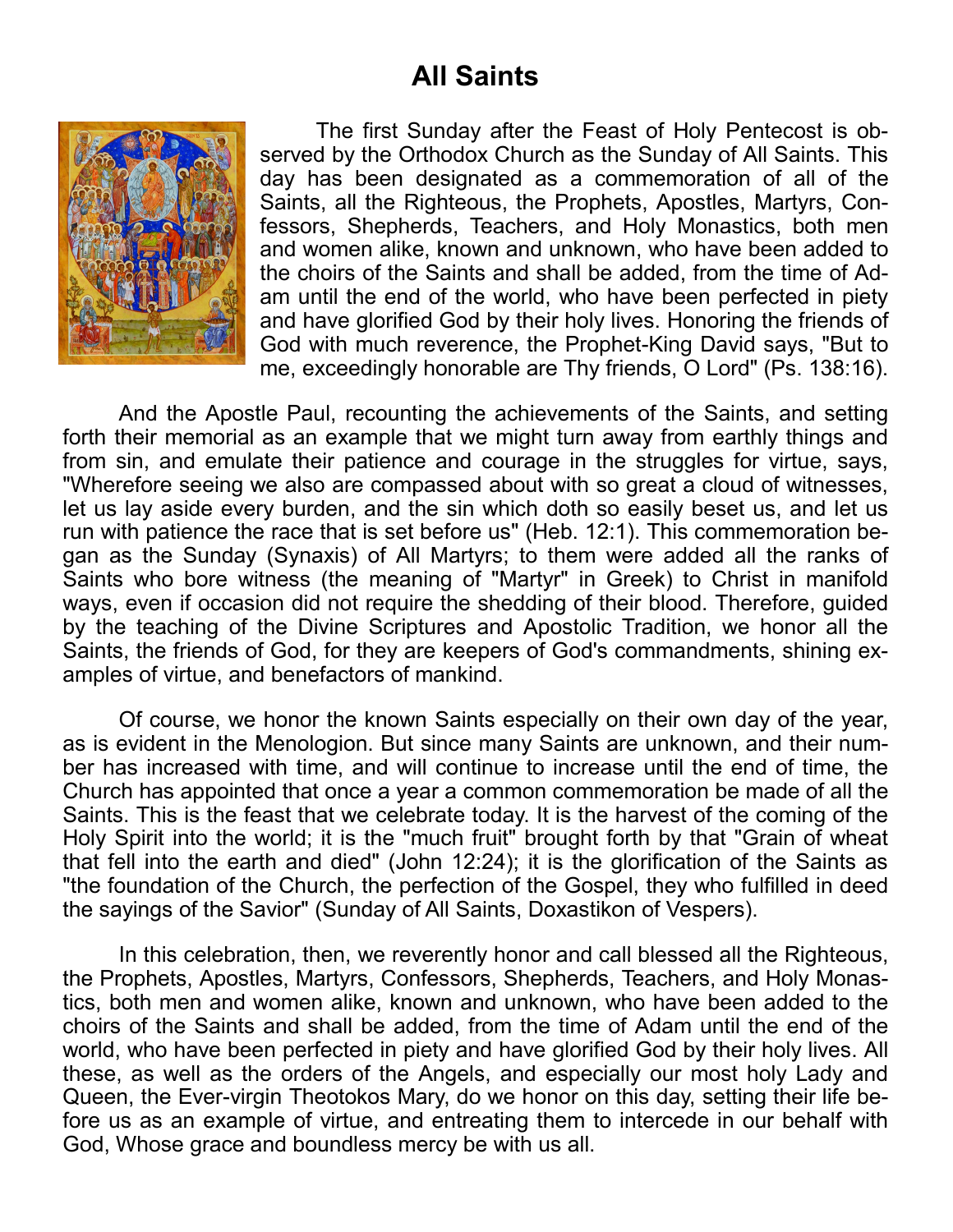### **АПОСТОЛ**

З Послання до Євреїв св. Апостола Павла читання.

(р. 11, в. 33 – 12:2)

Браття: Що вірою царства побивали, правду чинили, одержували обітниці, пащі левам загороджували,

силу огненну гасили, утікали від вістря меча, зміцнялись від слабости, хоробрі були на війні, обертали в розтіч полки чужоземців;

жінки діставали померлих своїх із воскресіння; а інші бували скатовані, не прийнявши визволення, щоб отримати краще воскресіння;

а інші дізнали наруги та рани, а також кайдани й в'язниці. Камінням побиті бували, допитувані, перепилювані, умирали, зарубані мечем, тинялися в овечих та козячих шкурах, збідовані, засумовані, витерпілі.

Ті, що світ не вартий був їх, тинялися по пустинях та горах, і по печерах та проваллях земних.

І всі вони, одержавши засвідчення вірою, обітниці не прийняли,

бо Бог передбачив щось краще про нас, щоб вони не без нас досконалість одержали.

Тож і ми, мавши навколо себе велику таку хмару свідків, скиньмо всякий тягар та гріх, що обплутує нас, та й біжім з терпеливістю до боротьби, яка перед нами,

дивлячись на Ісуса, на Начальника й Виконавця віри, що замість радости, яка була перед Ним, перетерпів хреста, не звертавши уваги на сором, і сів по правиці престолу Божого.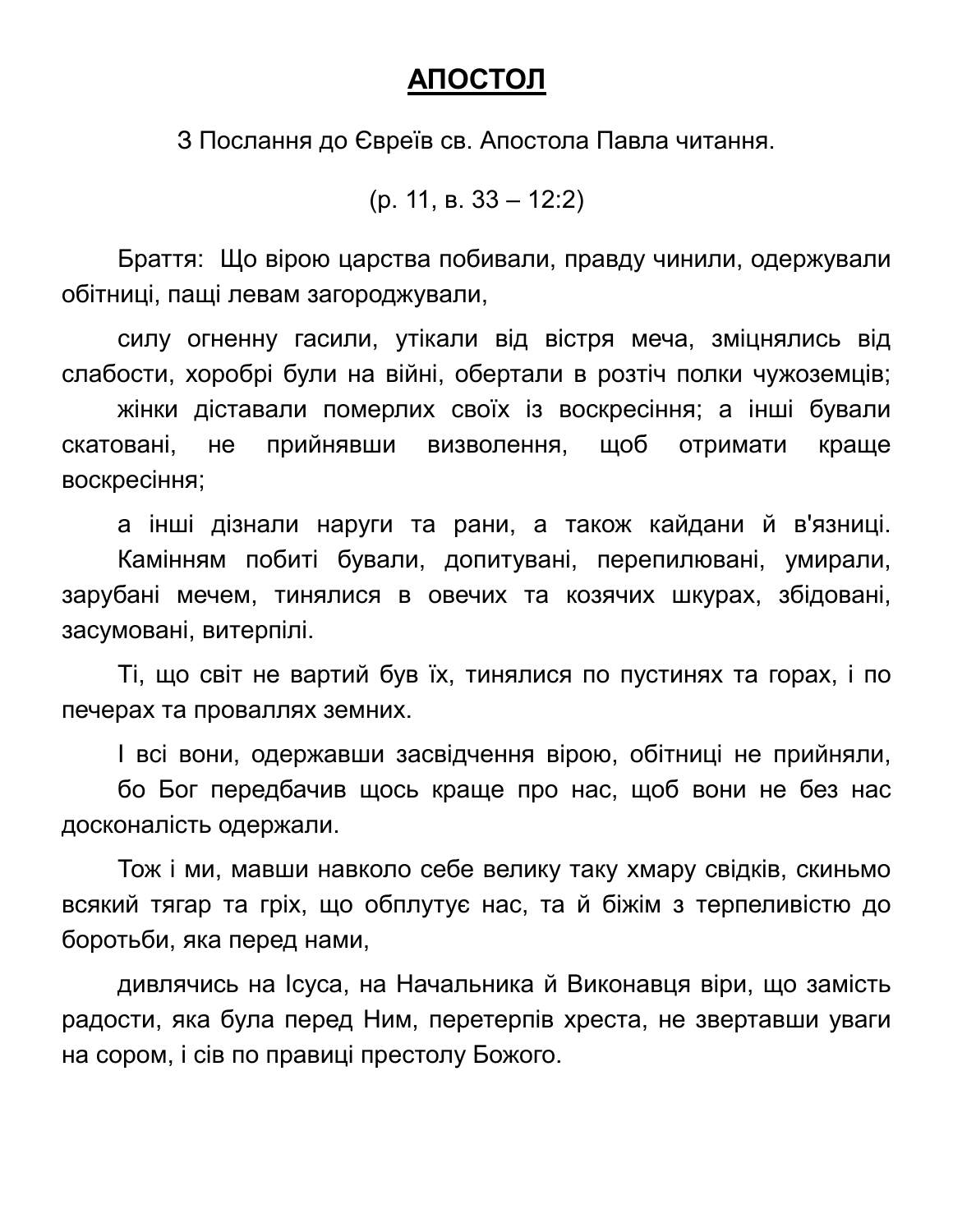## **ЄВАНГЕЛІЯ**

Від Матвія Святого Євангелія читання.

(р. 10, в. 32 – 33, 37 – 38; 19: 27 - 30)

Отже, кожного, хто Мене визнає перед людьми, того перед Небесним Отцем Моїм визнаю й Я.

Хто ж Мене відцурається перед людьми, того й Я відцураюся перед Небесним Отцем Моїм.

Хто більш, як Мене, любить батька чи матір, той Мене недостойний. І хто більш, як Мене, любить сина чи дочку, той Мене недостойний.

Тоді відізвався Петро та до Нього сказав: От усе ми покинули, та й пішли за Тобою слідом; що ж нам буде за це?

А Ісус відказав їм: Поправді кажу вам, що коли, при відновленні світу, Син Людський засяде на престолі слави Своєї, тоді сядете й ви,

що за Мною пішли, на дванадцять престолів, щоб судити дванадцять племен Ізраїлевих.

І кожен, хто за Ймення Моє кине дім, чи братів, чи сестер, або батька, чи матір, чи діти, чи землі, той багатокротно одержить і успадкує вічне життя.

І багато-хто з перших останніми стануть, а останні першими.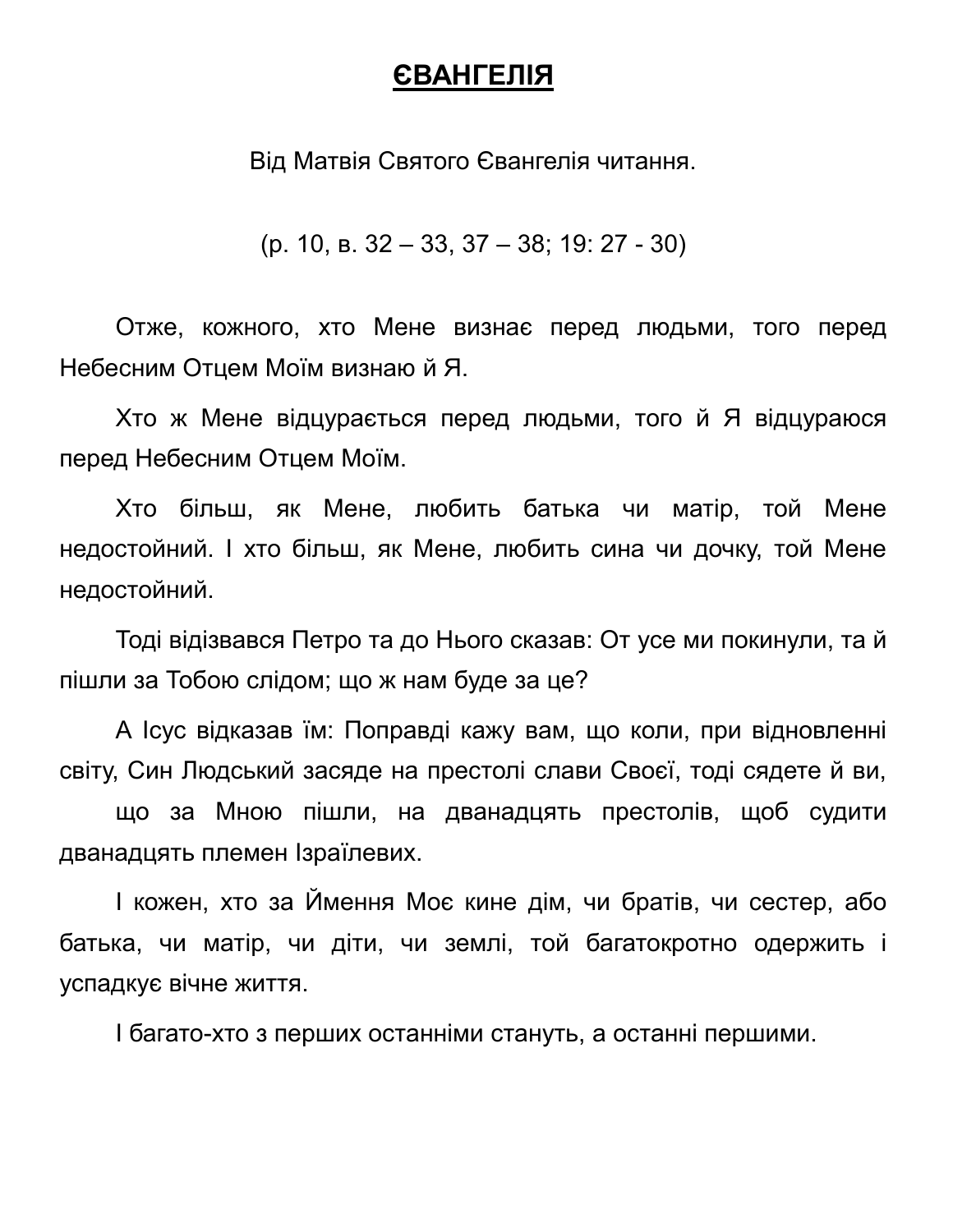## **EPISTLE**

The reading is from the Epistle of St. Paul to the Hebrews.

(c. 11, v. 33 – 12:2)

Brethren: Who through faith subdued kingdoms, worked righteousness, obtained promises, stopped the mouths of lions,

quenched the violence of fire, escaped the edge of the sword, out of weakness were made strong, became valiant in battle, turned to flight the armies of the aliens.

Women received their dead raised to life again. Others were tortured, not accepting deliverance, that they might obtain a better resurrection.

Still others had trial of mockings and scourgings, yes, and of chains and imprisonment.

They were stoned, they were sawn in two, were tempted, were slain with the sword. They wandered about in sheepskins and goatskins, being destitute, afflicted, tormented —

of whom the world was not worthy. They wandered in deserts and mountains, *in* dens and caves of the earth.

And all these, having obtained a good testimony through faith, did not receive the promise,

God having provided something better for us, that they should not be made perfect apart from us.

Therefore we also, since we are surrounded by so great a cloud of witnesses, let us lay aside every weight, and the sin which so easily ensnares *us,* and let us run with endurance the race that is set before us,

looking unto Jesus, the author and finisher of *our* faith, who for the joy that was set before Him endured the cross, despising the shame, and has sat down at the right hand of the throne of God.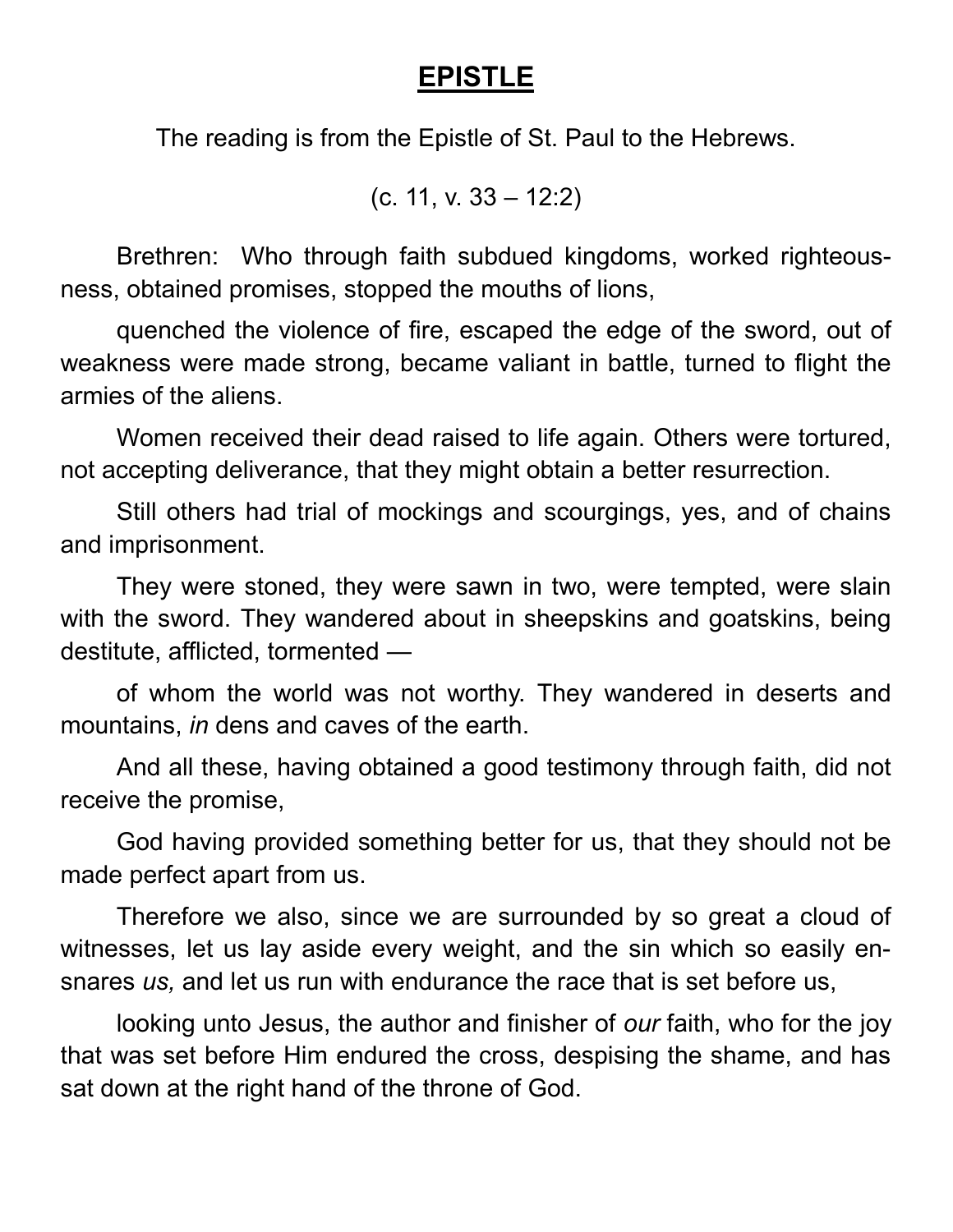## **GOSPEL**

The reading is from the Holy Gospel according to St. Matthew.

(c. 10, v. 32 – 33, 37 – 38; 19: 27 - 30)

"Therefore whoever confesses Me before men, him I will also confess before My Father who is in heaven.

But whoever denies Me before men, him I will also deny before My Father who is in heaven.

He who loves father or mother more than Me is not worthy of Me. And he who loves son or daughter more than Me is not worthy of Me.

And he who does not take his cross and follow after Me is not worthy of Me.

Then Peter answered and said to Him, "See, we have left all and followed You. Therefore what shall we have?"

So Jesus said to them, "Assuredly I say to you, that in the regeneration, when the Son of Man sits on the throne of His glory, you who have followed Me will also sit on twelve thrones, judging the twelve tribes of Israel.

And everyone who has left houses or brothers or sisters or father or mother or wife or children or lands, for My name's sake, shall receive a hundredfold, and inherit eternal life.

But many *who are* first will be last, and the last first.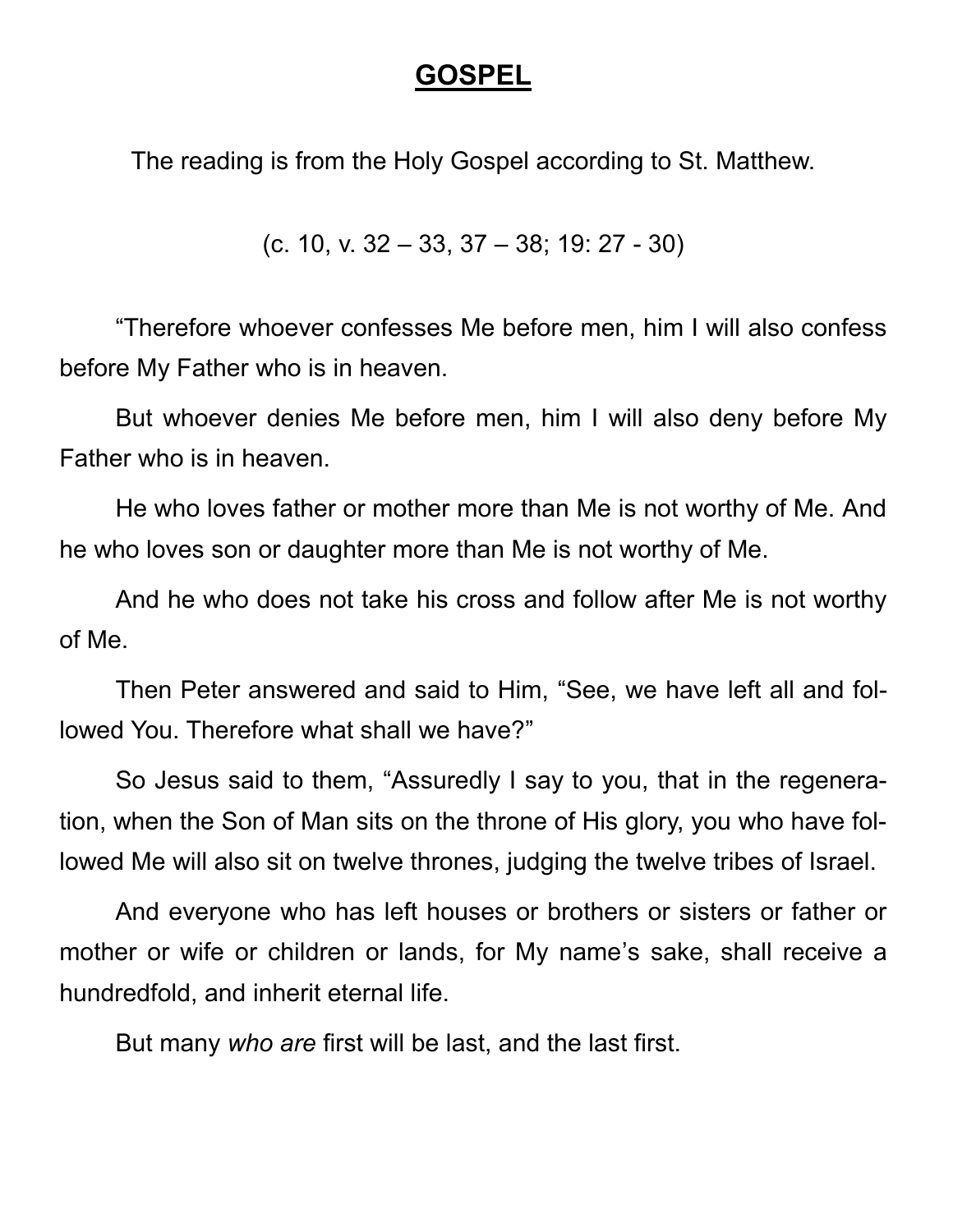## Церковний Календар | <a>  $\left| \begin{array}{c} \frac{2}{\sqrt{2}} \\ \frac{2}{\sqrt{2}} \end{array} \right|$  Church Calendar



## **ЧЕРВЕНЬ JUNE**

- 19 Неділя Всіх Святих Sunday of All Saints
- *20 Початок Посту Петрівки Sts. Peter & Paul Fast Begins*
- 22 Акафист **Akathist**
- 26 Неділя Всіх Святих Землі Української Sunday of All Saints of Ukraine
- 29 Акафист **Akathist**

# **ЛИПЕНЬ JULY**

- 3 3-тя Неділя по П'ятидесятниці 3rd Sunday after Pentecost
- 6 Акафист **Akathist**
- 7 Різдво св. Івана Хрестителя Nativity of St. John the Baptist
- 10 4-та Неділя по П'ятидесятниці 4th Sunday after Pentecost
- 12 свв. Петра і Павла Sts. Peter & Paul
- 13 Акафист **Akathist**
- 17 5-та Неділя по П'ятидесятниці 5th Sunday after Pentecost
- 20 Акафист **Akathist**
- 24 6-та Неділя по П'ятидесятниці 6th Sunday after Pentecost
- 25 Рівноапостольної Ольги St. Olha
- 28 Рівноапостольного Володимира St. Volodymyr
- 31 7-ма Неділя по П'ятидесятниці 7th Sunday after Pentecost

# **СЕРПЕНЬ AUGUST**

- 3 Акафист Akathist
- 7 8-ма Неділя по П'ятидесятниці 8th Sunday after Pentecost